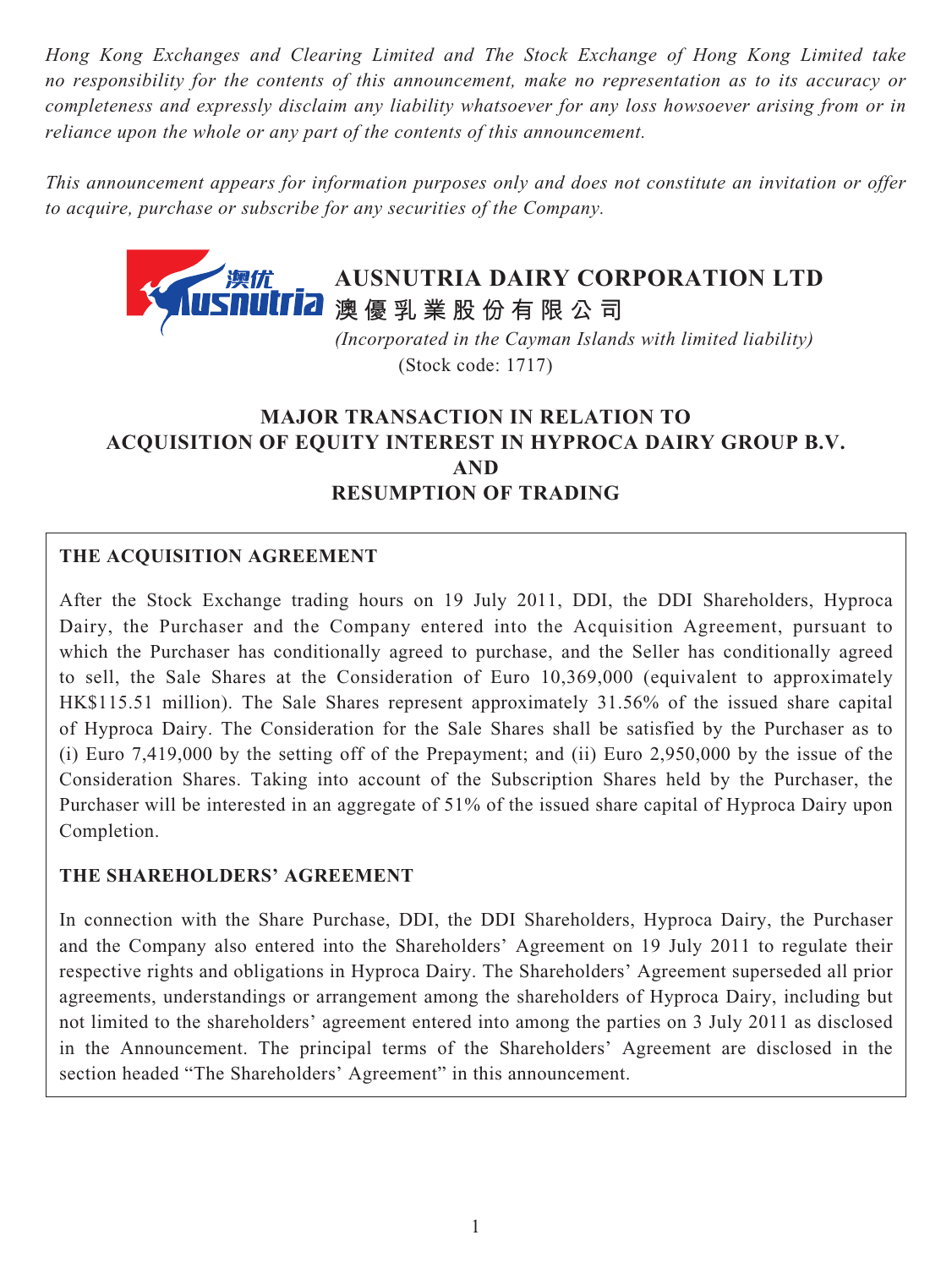## **LISTING RULES IMPLICATION**

The Share Purchase, on its own and when aggregated with the Subscription, constitutes a major transaction of the Company under Chapter 14 of the Listing Rules. The Acquisition Agreement and the transactions contemplated thereunder are therefore subject to the approval by the Shareholders at the EGM by way of poll.

## **GENERAL**

To the best of the Director's knowledge, information and belief having made all reasonable enquiries, as at the date of this announcement, DDI, the DDI Shareholders, Hyproca Dairy and their respective associates (as defined under the Listing Rules) do not hold any Shares and no Shareholder is required to abstain from voting in respect of the Share Purchase at the EGM.

A circular containing, among other things, (i) details of the Acquisition Agreement; (ii) the financial and other information of the Group and the Hyproca Dairy Group; and (iii) the notice convening the EGM will be despatched by the Company to the Shareholders. As additional time is required to prepare the information to be included in the circular, including but not limited to the accountants' report on the Hyproca Dairy Group, the circular is expected to be despatched to the Shareholders on or before 30 September 2011.

Trading of the Shares on the Stock Exchange has been suspended with effect from 9:00 a.m. on 20 July 2011 pending the release of this announcement. An application has been made by the Company to the Stock Exchange for the resumption of trading of the Shares with effect from 9:00 a.m. on 21 July 2011.

Reference is made to the announcements of the Company dated 29 March 2011, 13 June 2011 and 4 July 2011 respectively in relation to, among other things, the entering into of a letter of intent, the Subscription, the Share Purchase and the Prepayment. The Board is pleased to announce that after the Stock Exchange trading hours on 19 July 2011, DDI, the DDI Shareholders, Hyproca Dairy, the Purchaser and the Company entered into the Acquisition Agreement, pursuant to which the Purchaser has conditionally agreed to purchase, and the Seller has conditionally agreed to sell, the Sale Shares at the Consideration of Euro 10,369,000 (equivalent to approximately HK\$115.51 million). In conjunction with the Acquisition Agreement, the parties also entered into the Shareholders' Agreement to regulate their respective rights and obligations in Hyproca Dairy. Details of the Acquisition Agreement and the Shareholders' Agreement are set out below.

## **THE ACQUISITION AGREEMENT**

## **Date**

19 July 2011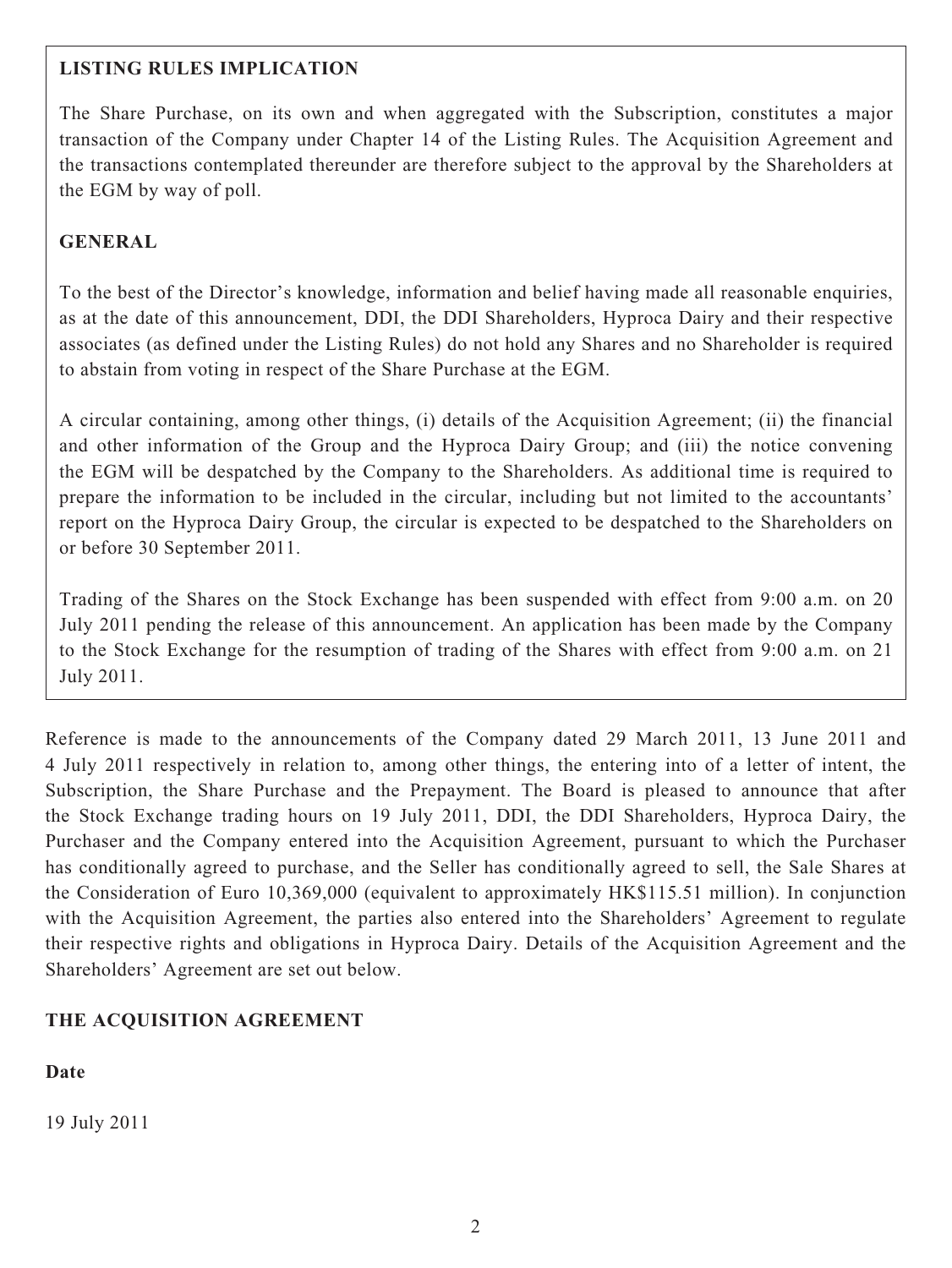### **Parties**

- (i) DDI, the vendor of the Sale Shares;
- (ii) the DDI Shareholders;
- (iii) Ausnutria Dairy (Dutch) Coöperatief U.A., a wholly-owned subsidiary of the Company, as the purchaser of the Sale Shares;
- (iv) the Company; and
- (v) Hyproca Dairy.

DDI is an investment holding company with limited liability incorporated under the laws of the Netherlands and is interested in approximately 80.56% issued share capital of Hyproca Dairy as at the date of the Acquisition Agreement. The DDI Shareholders are Participatiemaatschappij Heerenveen B.V., Manids B.V. and Elbe B.V. Participatiemaatschappij Heerenveen B.V. is a private equity investment company with limited liability incorporated under the laws of the Netherlands. Each of Manids B.V. and Elbe B.V. is an investment holding company with limited liability incorporated under the laws of the Netherlands. Hyproca Dairy is a private company with limited liability incorporated under the laws of the Netherlands and is principally a holding company.

To the best of the Directors' knowledge, information and belief having made all reasonable enquiries, save for the common shareholding interest (direct or indirect) in Hyproca Dairy, DDI and its ultimate beneficial owners, the DDI Shareholders and Hyproca Dairy are third parties independent of the Company and its connected persons.

#### **Subject matter**

Pursuant to the Acquisition Agreement, the Purchaser has conditionally agreed to purchase, and the Seller has conditionally agreed to sell, the Sale Shares. The Sale Shares represent approximately 31.56% of the existing issued share capital of Hyproca Dairy. Taking into account the Subscription Shares held by the Purchaser, the Purchaser will hold 51% of the issued share capital of Hyproca Dairy upon Completion and Hyproca Dairy will become an indirect non wholly-owned subsidiary of the Company.

#### **Consideration**

The Consideration for the Sale Shares is Euro 10,369,000 (equivalent to approximately HK\$115.51 million) and is payable by the Purchaser to DDI in the following manner:

- (i) as to Euro 7,419,000 by the setting off of the Prepayment on the Completion Date; and
- (ii) as to Euro 2,950,000 to be satisfied by the allotment and issuance of 11,000,000 Consideration Shares, credited as fully paid, by the Company to DDI after the Completion Date.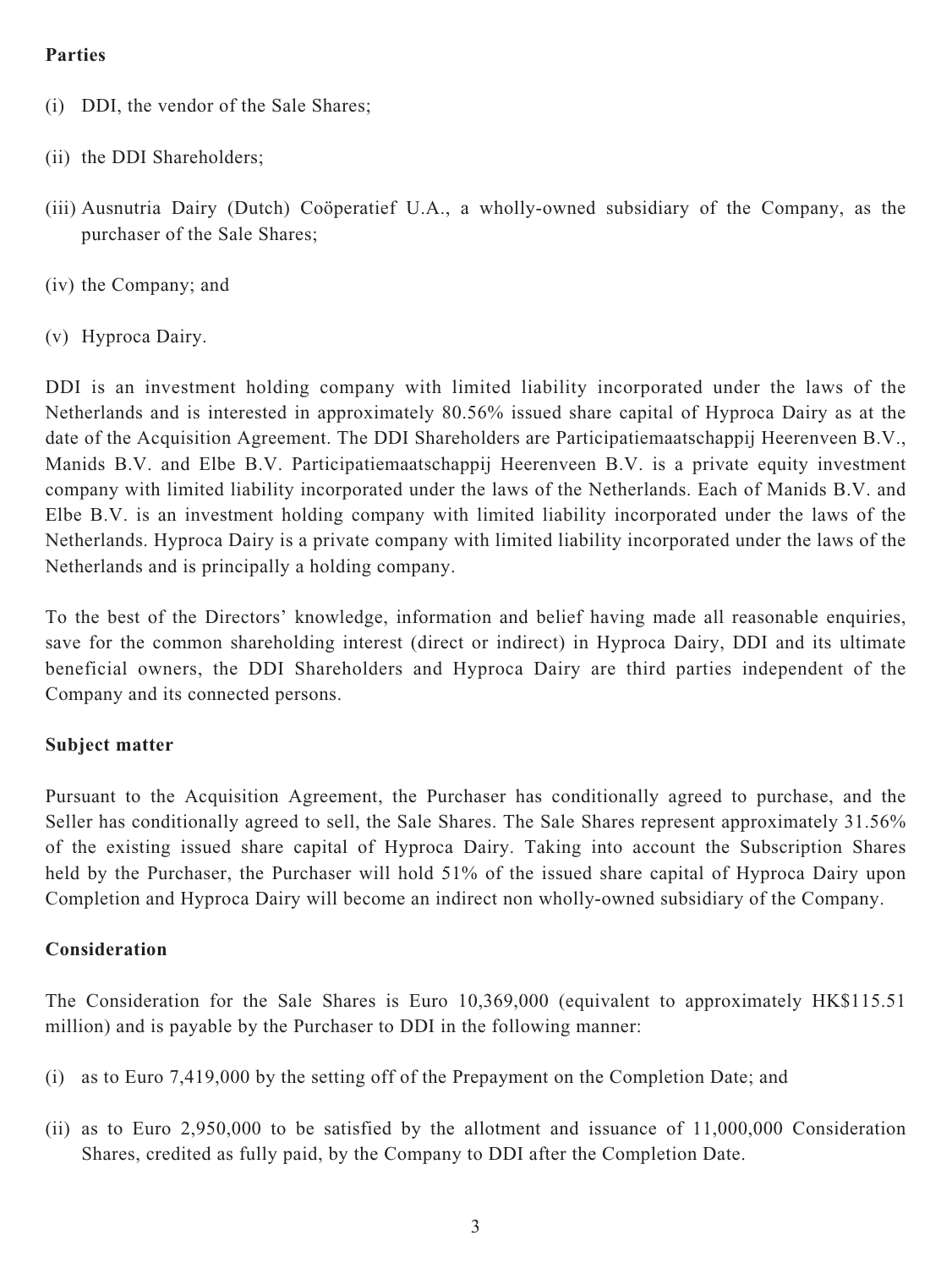The Consideration has been determined after arm's length negotiations among the parties to the Acquisition Agreement with reference to, among other things, the historical financial performance of the Hyproca Dairy Group, the growth potential of the Hyproca Dairy Group and the potential synergy between the Group's existing business and that of the Hyproca Dairy Group.

### **Adjustments to the Consideration**

Pursuant to the Acquisition Agreement, if the average of net profit after taxation of Hyproca for the two years ended 31 December 2010 and 2011 (as calculated and adjusted in accordance with the terms set out in the Acquisition Agreement and as to be agreed between the Purchaser and DDI or as determined by an independent accountant) (the "**Adjusted Results**") are above or below 10% of Euro 2,600,000, the parties shall adjust the Consideration in accordance with the formula below.

In the event and to the extent that the Adjusted Results exceed Euro 2,600,000 by more than 10%, the difference in excess of 10% multiplied by 10 times, up to a maximum amount of Euro 3,000,000 (the "**Purchaser Adjusted Consideration**") shall be payable by the Purchaser to Hyproca Dairy, provided that the upward adjustment to the consideration for the Subscription Shares as disclosed in the Announcement shall be deducted from the amount payable under the Purchaser Adjusted Consideration.

In the event and to the extent that the Adjusted Results are below Euro 2,600,000 by more than 10%, the difference in excess of 10% multiplied by 10 times and 51% (the "**DDI Adjusted Consideration**") shall be payable by DDI to the Purchaser, provided that the downward adjustment to the consideration for the Subscription Shares as disclosed in the Announcement shall be deducted from the amount payable under the DDI Adjusted Consideration.

The Purchaser Adjusted Consideration or the DDI Adjusted Consideration shall be due to DDI or the Purchaser, as the case may be, within ten Business Days from the date that (i) the audited and consolidated financial statements of the Hyproca Dairy Group for the year ending 31 December 2011 have been adopted by the general meeting of shareholders of Hyproca Dairy; and (ii) the calculation of the Purchaser Adjusted Consideration or the DDI Adjusted Consideration, as the case may be, has become final in accordance with the terms and conditions of the Acquisition Agreement.

#### **Consideration Shares**

The Consideration Shares will be issued by the Company to DDI after the Completion Date. Under the Acquisition Agreement, DDI is not entitled, directly or indirectly, without the prior approval of the Company, to (i) sell or transfer any of the Consideration Shares; or (ii) create any encumbrance on any of the Consideration Shares, during a period of six months from the Completion Date.

In the event that no Consideration Shares are allotted and issued by the Company to DDI within three months after the Completion Date, DDI shall have the right to demand a cash compensation in the sum of Euro 2,950,000 from the Company (instead of the issuance of the Consideration Shares), which shall be paid on first demand to DDI. The cash compensation, if required, will be funded by the internal resources of the Group.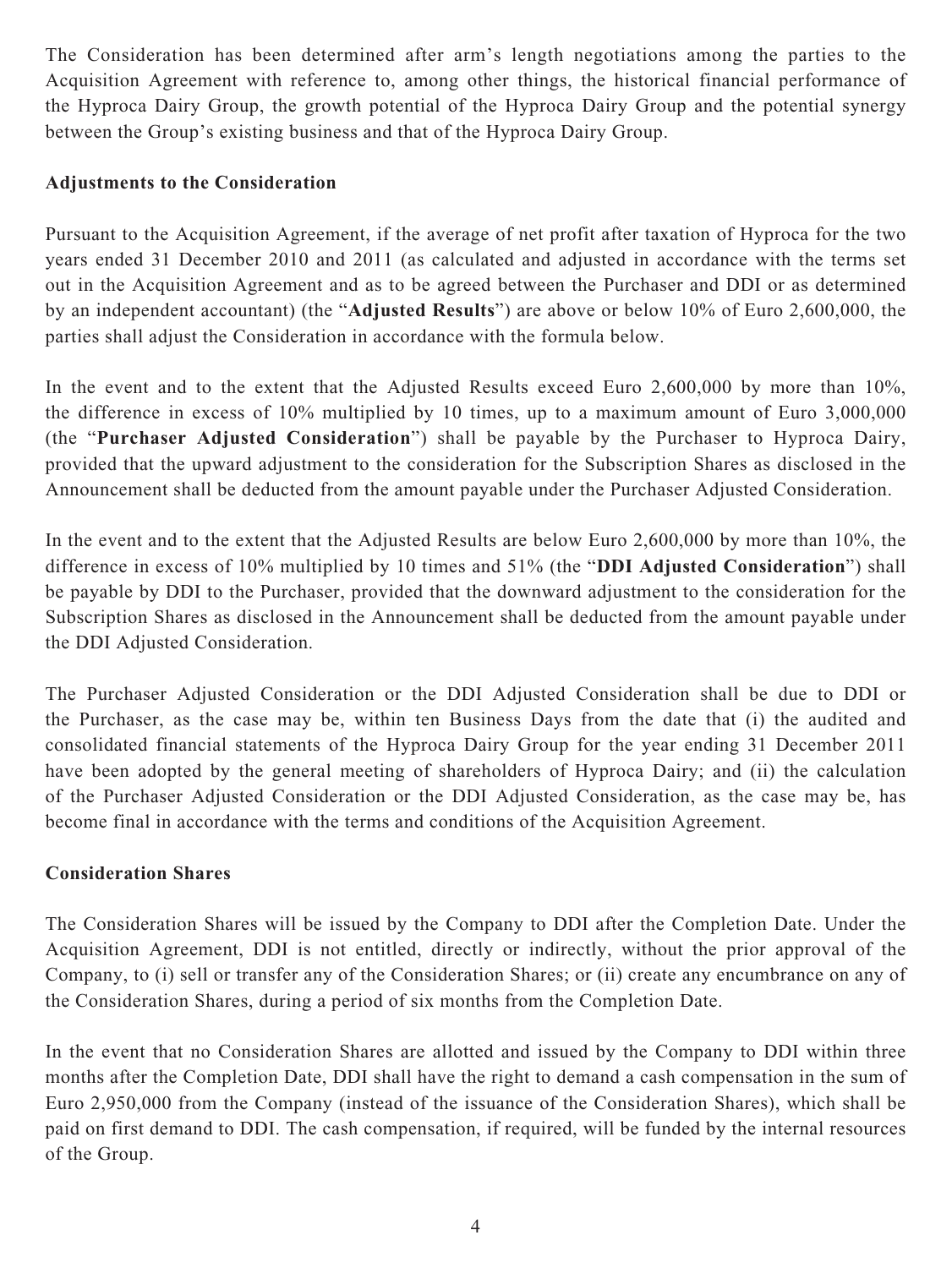Based on the portion of the Consideration of Euro 2,950,000 and the 11,000,000 Consideration Shares to be issued, the issue price per Consideration Share is equivalent to approximately Euro 0.268 (equivalent to approximately HK\$2.99). The issue price of the Consideration Shares was arrived at after arm's length negotiations among the parties to the Acquisition Agreement and taking into account the prevailing trading prices of the Shares.

The issue price of HK\$2.99 per Consideration Share represents:

- (i) a premium of approximately 40.4 % over the closing price of HK\$2.13 per Shares on 19 July 2011 (being the date of the Acquisition Agreement and the last trading day of the Shares immediately prior to the suspension in trading of the Shares pending the release of this announcement);
- (ii) a premium of approximately 39.3 % over the five trading days average of the closing prices of the Shares as quoted on the Stock Exchange for the five consecutive trading days up to and including 19 July 2011 of HK\$2.146 per Share;
- (iii) a premium of approximately 36.2% over the ten trading days average of the closing prices of the Shares as quoted on the Stock Exchange for the ten consecutive trading days up to and including 19 July 2011 of HK\$2.196 per Share; and
- (iv) a premium of approximately 129.3% over the audited net asset value per Shares of HK\$1.304 as at 31 December 2010 (calculated based on the audited total equity of the Group of RMB1,135.67 million (equivalent to approximately HK\$1,362.80 million) and 1,045,000,000 Shares in issue as at that date).

The Consideration Shares represent approximately 1.11% of the existing issued share capital of the Company and approximately 1.10% of the issued share capital of the Company as enlarged by the Consideration Shares. The Consideration Shares, when issued, will rank pari passu with all other Shares in issue as at the date of allotment and issue of the Consideration Shares. The aggregate nominal value of the Consideration Shares to be issued amounts to HK\$1,100,000. The Consideration Shares will be issued pursuant to a specific mandate to be sought from the Shareholders at the EGM.

An application will be made by the Company to the Listing Committee of the Stock Exchange for the granting of the listing of, and permission to deal in, the Consideration Shares.

## **Conditions precedent**

Completion of the Share Purchase contemplated under the Acquisition Agreement is conditional upon the fulfilment or waiver (where applicable) of the following conditions:

(i) all approvals, consents and acts to be obtained or completed before Completion as required under the Listing Rules, the Hong Kong Code on Takeovers and Mergers or as otherwise required by the Stock Exchange or the Securities and Futures Commission of Hong Kong in connection with the Acquisition Agreement and the transactions contemplated thereunder (including the Shareholders' Agreement) have been obtained and completed or, as the case may be, the relevant waiver from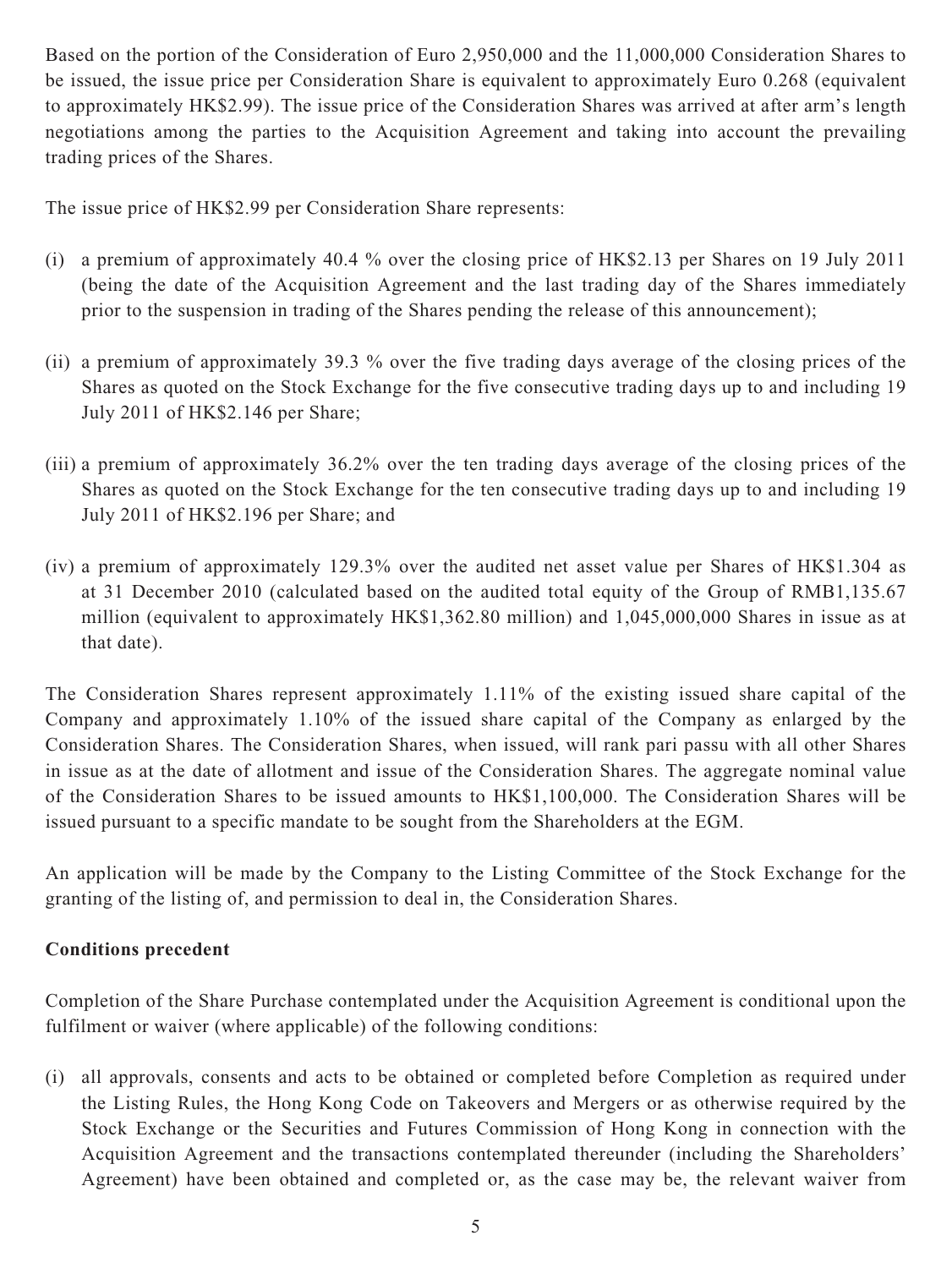compliance with any of such rules or requirements has been obtained from the Stock Exchange or the Securities and Futures Commission of Hong Kong; and

(ii) all requisite waivers, consents and approvals from any other relevant governments or regulatory authorities or other relevant third parties in connection with the transactions contemplated by the Acquisition Agreement have been obtained.

The condition (ii) above is waivable at the discretion of the Company. Save as mentioned above, no other condition is waivable by any party. If the above conditions precedent are not satisfied or waived on or before the Long Stop Date, the Acquisition Agreement shall terminate and none of the parties to the Acquisition Agreement shall have any claim against the others. The Long Stop Date may be extended by mutual consent of the Company, the Purchaser, the DDI Shareholders and DDI.

#### **Completion**

Completion will take place on the date falling three Business Days after the fulfilment or waiver (as the case may be) of the conditions precedents above, or such other date agreed in writing between the parties to the Acquisition Agreement.

### **Security**

Pursuant to the Acquisition Agreement, DDI will establish a first right of pledge up to a maximum amount of Euro 2,950,000 in favour of the Purchaser over all of its Hyproca Dairy Shares as security for the liability of DDI and the DDI Shareholders in relation to the warranties and indemnities given by DDI and the DDI Shareholders under the Acquisition Agreement. Such right of pledge shall be effective as of the Completion Date and will expire at the later of (i) the date falling three months after the audited and consolidated financial statements of the Hyproca Dairy Group for the year ending 31 December 2011 have been adopted by the general meeting of shareholders of Hyproca Dairy (the "**Expiration Date**"); (ii) the date on which any and all claims in relation to warranties and indemnities given by DDI and the DDI Shareholders in respect of which notice was given by the Purchaser to DDI and the DDI Shareholders prior to the Expiration Date, have been fully and finally settled among the parties or as appears from a final arbitral award or an irrevocable judgement; or (iii) the date on which all the reported deferred tax assets as referred to in the Acquisition Agreement have been effectively realised by the relevant company in the Hyproca Dairy Group.

#### **THE SHAREHOLDERS' AGREEMENT**

In connection with the Share Purchase, DDI, the DDI Shareholders, Hyproca Dairy, the Purchaser and the Company also entered into the Shareholders' Agreement on 19 July 2011 to regulate their respective rights and obligations in Hyproca Dairy. The Shareholders' Agreement superseded all prior agreements, understandings or arrangement among the shareholders of Hyproca Dairy, including but not limited to the shareholders' agreement entered into among the parties on 3 July 2011 as disclosed in the Announcement.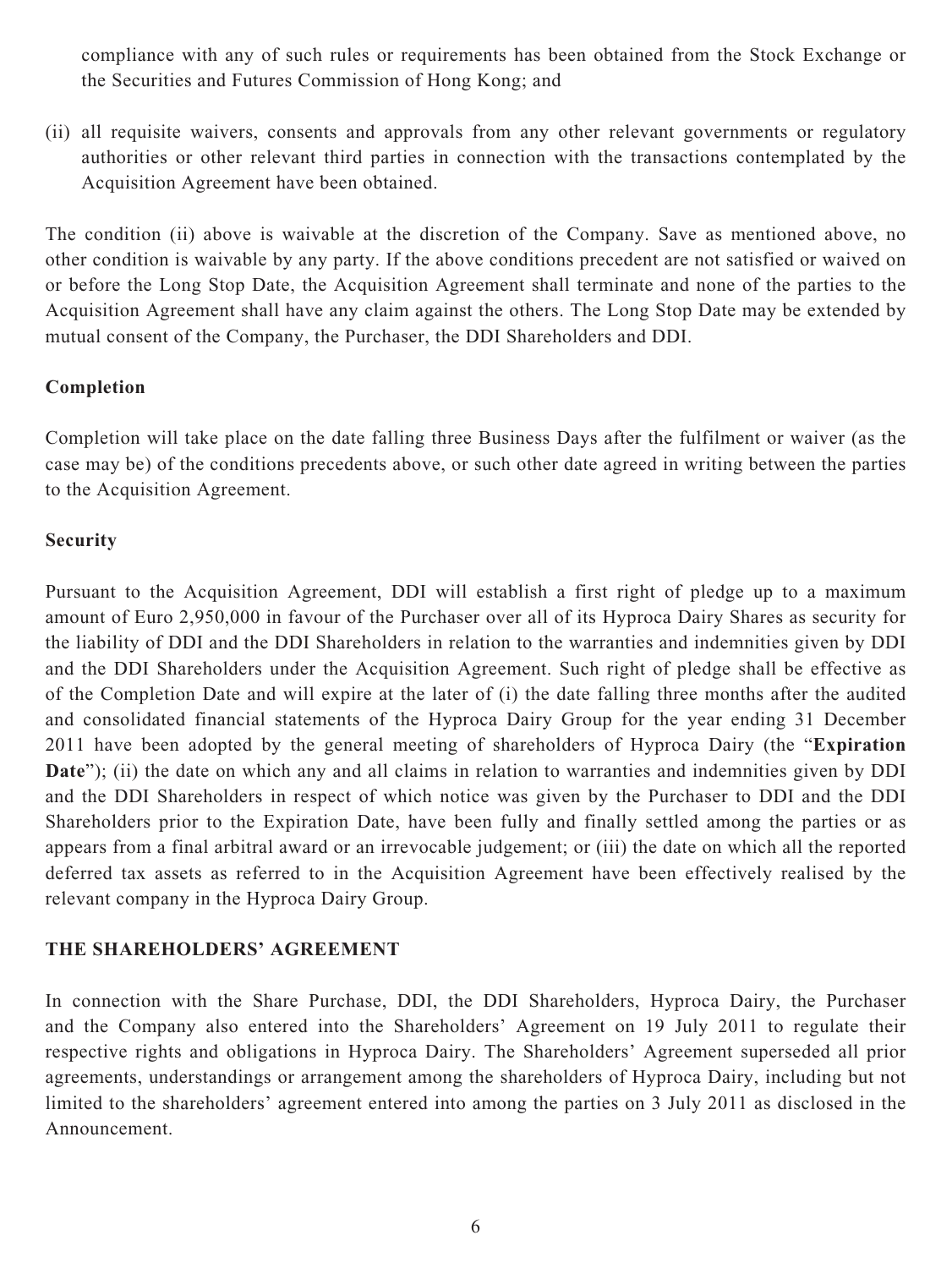## **Parties**

- (i) DDI;
- (ii) the DDI Shareholders;
- (iii) the Purchaser;
- (iv) the Company; and
- (v) Hyproca Dairy.

### **Formation of Hyproca Nutrition (Hong Kong) Co. Ltd and Hyproca Nutrition (China) Co. Ltd**

Pursuant to the Shareholders' Agreement, in addition to Hyproca Nutrition (Hong Kong) Co. Ltd which has been incorporated in Hong Kong as a wholly-owned subsidiary of Hyproca Dairy, Hyproca Nutrition (China) Co. Ltd will be established in the PRC with 85% equity and 100% voting interests be held by Hyproca Nutrition (Hong Kong) Co. Ltd and 15% equity and non-voting interests being held by the management of Hyproca Nutrition (China) Co. Ltd (the allocation of such interests among the management of Hyproca Nutrition (China) Co. Ltd. is to be further decided by the parties to the Shareholders' Agreement). It is the current intention of the parties that Hyproca Nutrition (Hong Kong) Co. Ltd and Hyproca Nutrition (China) Co. Ltd. will be a marketing and sales platform for nutritional products in consumer packs to the PRC and other Asian countries.

#### **Management of the Hyproca Dairy Group**

Pursuant to the Shareholders' Agreement, Hyproca Dairy will have a supervisory board comprising three or five members, of which two or three members (as the case may be) shall be appointed upon the binding nomination by the Purchaser and one or two member(s) (as the case may be) shall be appointed upon the binding nomination by DDI. It is further provided that the chairman of the supervisory board must be a member appointed by the Purchaser. The management board of Hyproca Dairy shall continue to consist of one managing director; and the management team shall consist of five members including the managing director. The general meeting of the shareholders of Hyproca Dairy will appoint the members of the management board by a majority of votes cast in such meeting.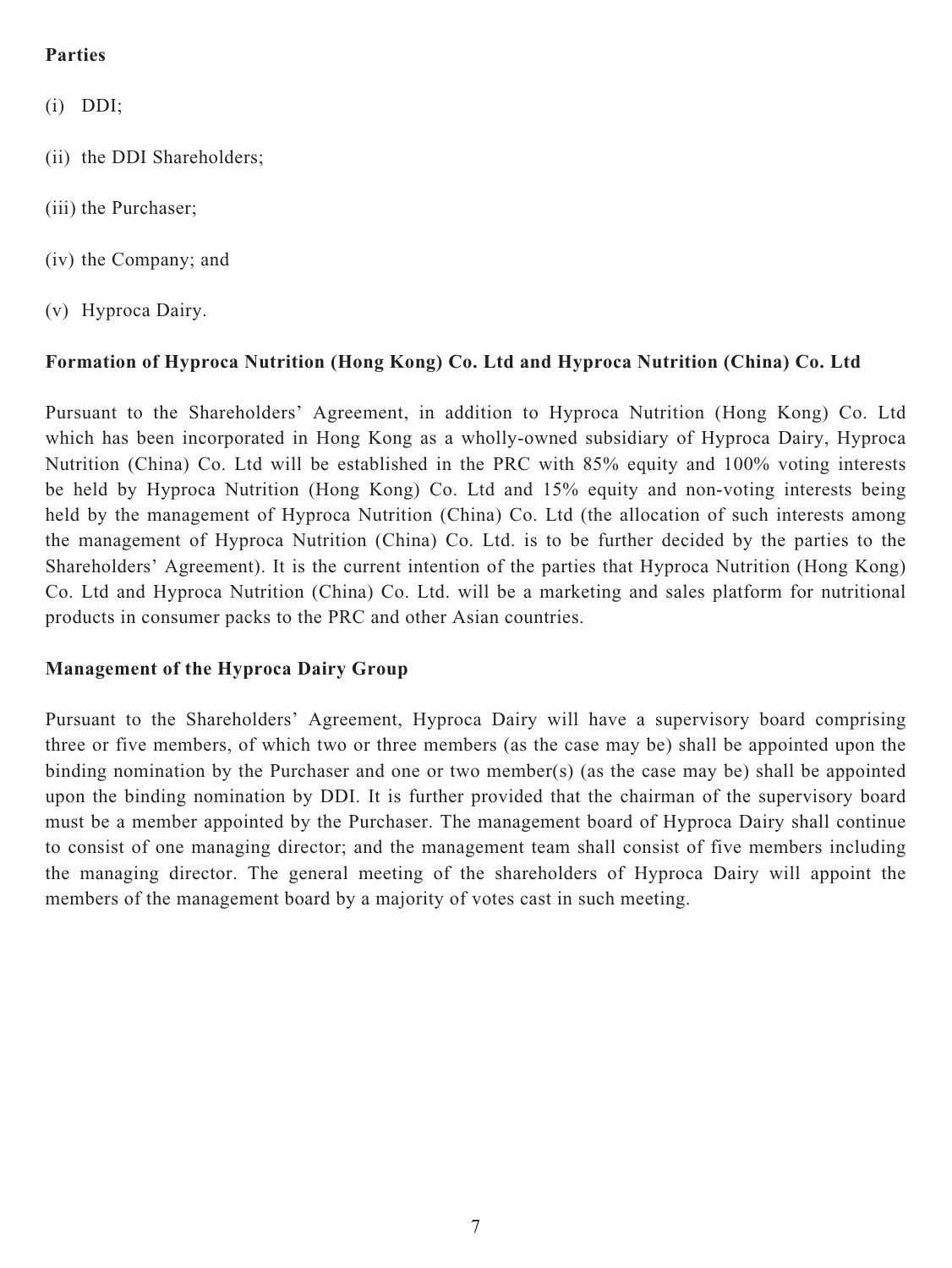#### **Non-compete undertaking**

Each of the DDI Shareholders, Messrs. I. Jorna, Bart Van Der Meer and B. Busser and DDI undertakes towards the each other and the other parties to the Shareholders' Agreement that, subject to the provisions in the Shareholders' Agreement, neither he/it nor his/its Affiliates will (unless with the written approval of the other parties), either alone or jointly with others, whether as principal, agent or manager, shareholder, independent contractor or in any other capacity, directly or indirectly through any other person, for his/its own benefit or that of others during the Restricted Period and other than through the Hyproca Dairy Group:

- (i) engage in or carry out or be concerned or interested in any Restricted Activity in the Prohibited Area in competition with the Hyproca Dairy Group;
- (ii) canvass or solicit or accept orders for the supply of goods or services substantially similar to the Restricted Activity in the Prohibited Area in the normal course of business by the Hyproca Dairy Group from any person who has been a customer of the Hyproca Dairy Group, or induce or seek to induce any person to cease being a customer or supplier of the Hyproca Dairy Group; or
- (iii) in relation to any Restricted Activity in the Prohibited Area, solicit or employ from the Hyproca Dairy Group any (former) director or (former) employee, whether or not this would be a breach of contract on the part of the (former) director or (former) employee.

Each of the Company and the Purchaser undertakes towards the other parties to the Shareholders' Agreement that, subject to the provisions in the Shareholders' Agreement, neither it nor its Affiliates will (unless with the written approval of DDI), either alone or jointly with others, whether as principal, agent or manager, shareholder, independent contractor or in any other capacity, directly or indirectly through any other person, for its own benefit or that of others during the Restricted Period and other than through the Hyproca Dairy Group:

- (i) engage in or carry out or be concerned or interested in any business activities regarding goat milk or goat milk based products in the Prohibited Area; or
- (ii) in relation to any Restricted Activity in the Prohibited Area, solicit or employ from the Hyproca Dairy Group or the subsidiaries any (former) director or (former) employee, whether or not this would be a breach of contract on the part of the (former) director or (former) employee,

provided that the Company or the Purchaser shall not be limited in its opportunities to purchase a company or a group of companies of which part of the business activities consist of activities as described in paragraph (i) above, provided that it shall first offer to sell such part of the business activities as described in paragraph (i) above (either through a share or an asset deal) to a company in the Hyproca Dairy Group, whereby in case the relevant company in the Hyproca Dairy Group chooses not to accept such offer, the Company or the Purchaser shall be free to purchase such company or group of companies and will take reasonable measures to contribute the relevant business activities to the Hyproca Dairy Group.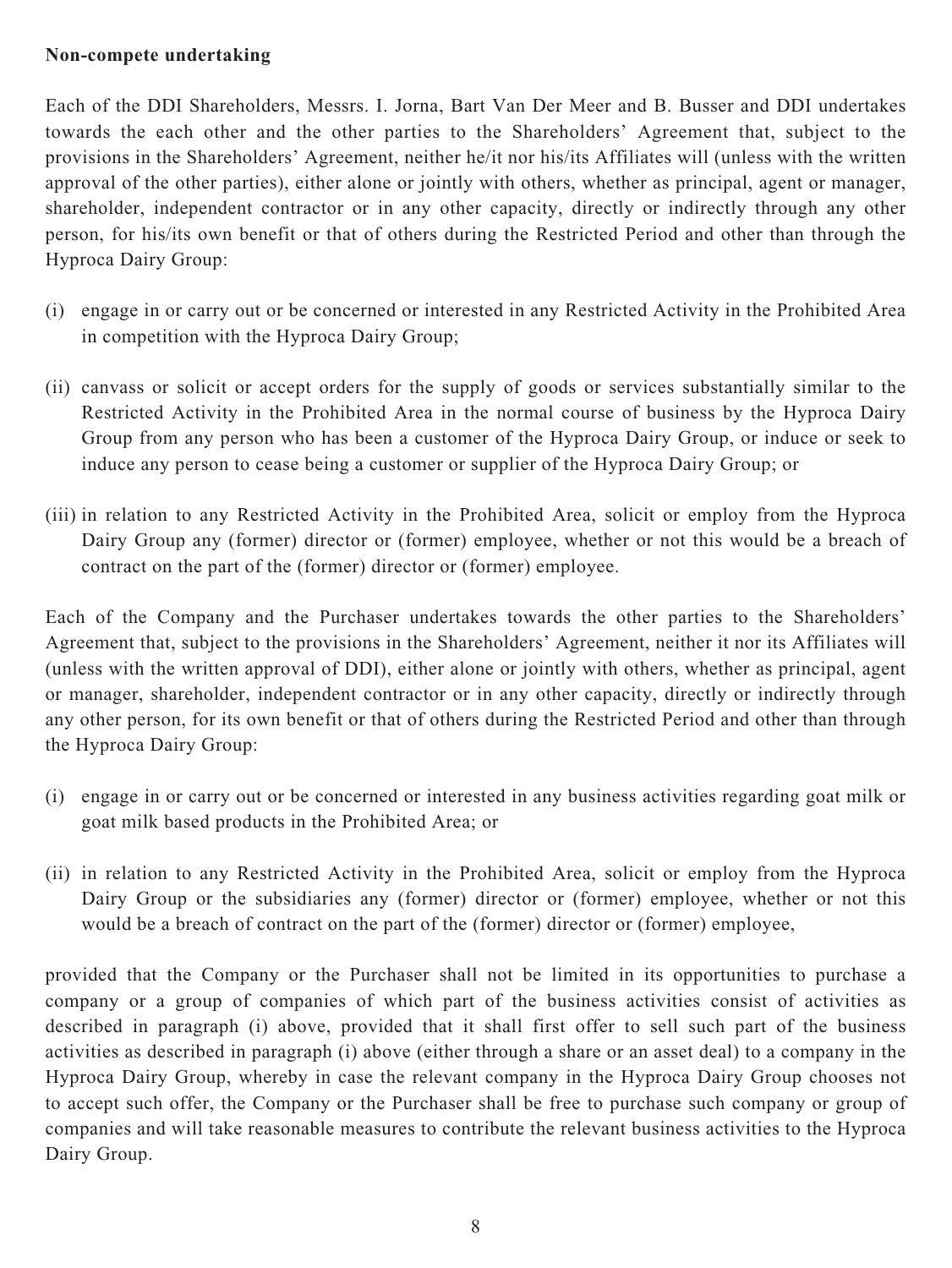The restrictions as mentioned above shall not operate to prohibit each party alone or jointly with others from holding a passive interest without operational involvement of up to 25% of the shares of any company or group engaged in any Restricted Activity, the shares of which are listed or dealt in on a recognised stock exchange.

### **Other major terms of the Shareholders' Agreement**

It is provided in the Shareholders' Agreement that subject to the existing contractual arrangements between the Group and its suppliers, the Group will grant the Hyproca Dairy Group a preferred supplier position to supply products to the Company or its Affiliates, provided that the Hyproca Dairy Group is able to supply its products on conditions and requirements satisfactory to the Company.

It is also provided in the Shareholders' Agreement that the resolutions of the management board or the shareholders of Hyproca Dairy (together with those of the management boards of its subsidiaries) regarding certain reserved matters shall be subject to the prior written approval of the general meeting of the shareholders of Hyproca Dairy by virtue of a resolution adopted with a majority of votes or (as the case may be) a majority of at least 80% of votes cast in a meeting where the entire capital of Hyproca Dairy is represented and/or (in respect only of certain reserved matters to be resolved by the management board) the prior written approval of the relevant supervisory board by virtue of a resolution adopted with a majority. These reserved matters include, among others, issuance and repurchase of equity instruments of any of the companies in the Hyproca Dairy Group, amendments to the articles of association of Hyproca Dairy and acquisitions or disposals of assets outside the ordinary course of business.

It is further provided in the Shareholders' Agreement that each of DDI and the Purchaser, being all the shareholders of Hyproca Dairy, shall not, other than with the prior consent of the other party or in accordance with the Shareholders' Agreement:

- (i) for the duration of the Shareholders' Agreement, pledge, grant a right of usufruct or otherwise encumber all or any of the Hyproca Dairy Shares;
- (ii) for a period of five years following 29 March 2011, sell, transfer or otherwise dispose of all or any of its Hyproca Dairy Shares or any (beneficial) interest in its Hyproca Dairy Shares (including through the issuance of depository receipts in respect of its Hyproca Dairy Shares (except in accordance with the Shareholders' Agreement);
- (iii) for the duration of the Shareholders' Agreement, enter into any agreement with respect to the voting rights attached to all or any of its Hyproca Dairy Shares; or
- (iv) for the duration of the Shareholders' Agreement (in the case of (i) and (iii) above), or for a period of five years following 29 March 2011 (in the case of (ii) above), agree, whether conditionally or otherwise, to do any of the foregoing.

Each of the DDI Shareholders has also provided similar undertakings to the Company and the Purchaser as mentioned in paragraphs (i) and (ii) above for a period of five years following 29 March 2011.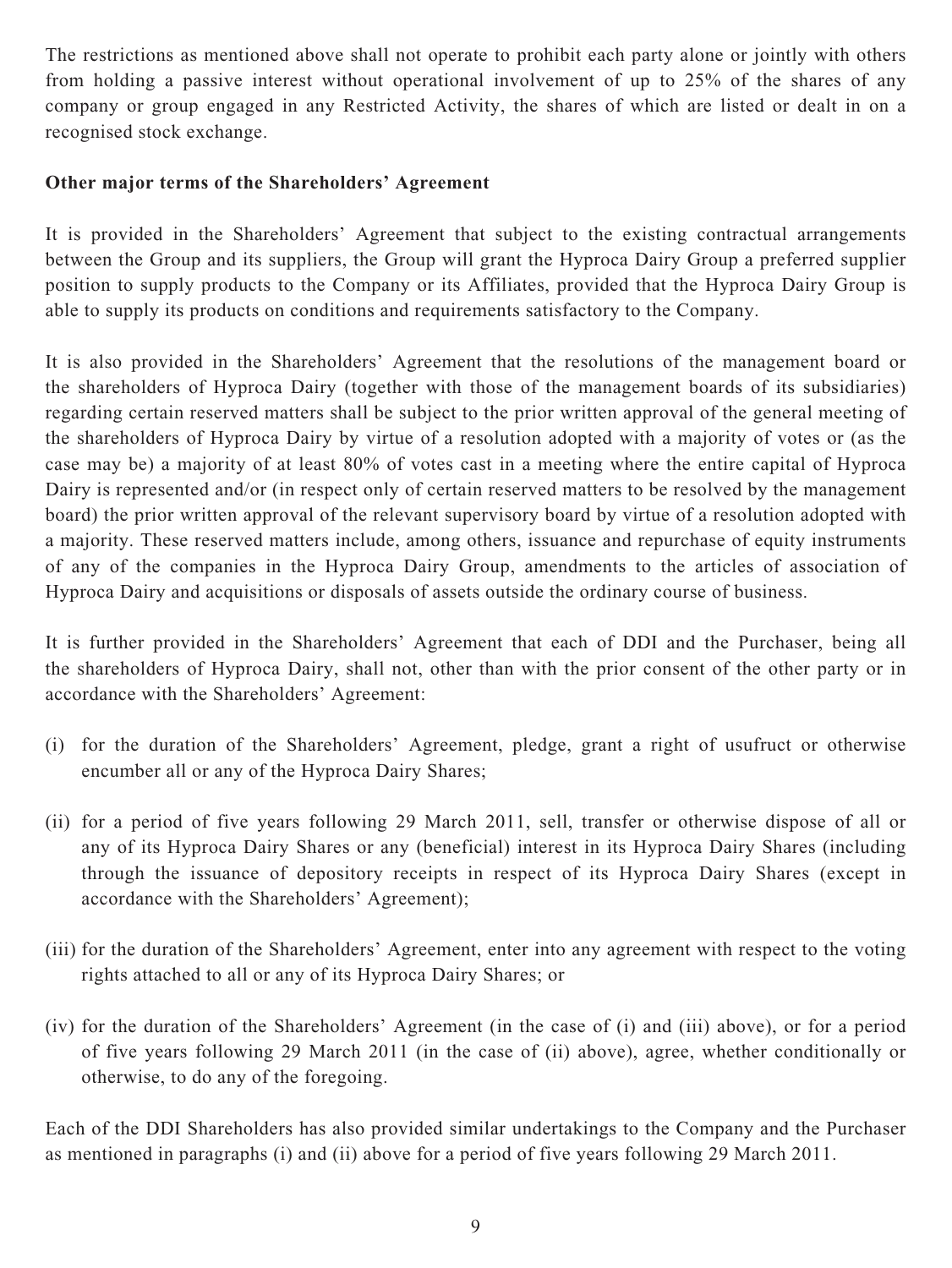Any transfer of the Hyproca Dairy Shares by a shareholder to a third party will be subject to right of first refusal of the other shareholder. Tag along rights to sell at the same time and on the same terms is also provided in the Shareholders' Agreement.

## **Effective date**

The Shareholders' Agreement shall take effect from the Completion Date for an indefinite period and shall cease to have effect in relation to a shareholder of Hyproca Dairy if that shareholder of Hyproca Dairy ceases to hold any Hyproca Dairy Shares and such cessation was in accordance with the provisions of the Shareholders' Agreement.

## **INFORMATION ON THE HYPROCA DAIRY GROUP**

Hyproca Dairy is a private company with limited liability incorporated under the laws of the Netherlands and is principally a holding company. As at the date of the Acquisition Agreement, Hyproca Dairy is owned as to approximately 19.44% by the Purchaser and 80.56% by DDI.

The Hyproca Dairy Group is principally engaged in the dairy industry in the Netherlands with activities ranging from research and development, milk collection, processing, production, packaging, marketing and sales of dairy products. It also has its own formula milk powder productions and is a leading producer of goat milk powder in the world. Upon Completion, the principal operating subsidiaries of the Hyproca Dairy Group are Hyproca Dairy B.V., Lypack Holding B.V., HB Food Group B.V. and Hyproca Lyempf B.V..

The history of Hyproca Dairy goes back to 1897 when its first factory was established. The factory of Hyproca Dairy B.V. forms the basis of the Hyproca Dairy Group. The factory of Hyproca Dairy B.V. started its first milk powder productions in 1928 and has been producing milk powders since then.

The factory of Lypack Holding B.V. first started its production of baby formulae in 1938. Lypack Holding B.V. and its subsidiaries are experienced and dedicated producers of a wider range of infant formulae of high quality.

HB Food Group B.V. and its subsidiaries specialise in the complete chain of fresh Dutch goat milk from collection from farms to finished products. HB Food Group B.V. is a leading producer of goat milk powder in the world.

The Hyproca Dairy Group also completed the acquisition of certain assets which were previously owned by Lyempf B.V., including the dairy plant for pre-processing of raw milk, two spray dryers with capacity of 27,000 tons of powder, and other related assets such as inventory and trade receivables. These assets were previously employed by Lyempf B.V. for its production of liquid and powder milk products and other dairy products. The assets acquired from Lyempf B.V. is currently owned and operated in the name of Hyproca Lyempf B.V.. As a result of the aforesaid acquisition, the Hyproca Dairy Group is equipped with a full production chain of infant formula milk powder products and other dairy products.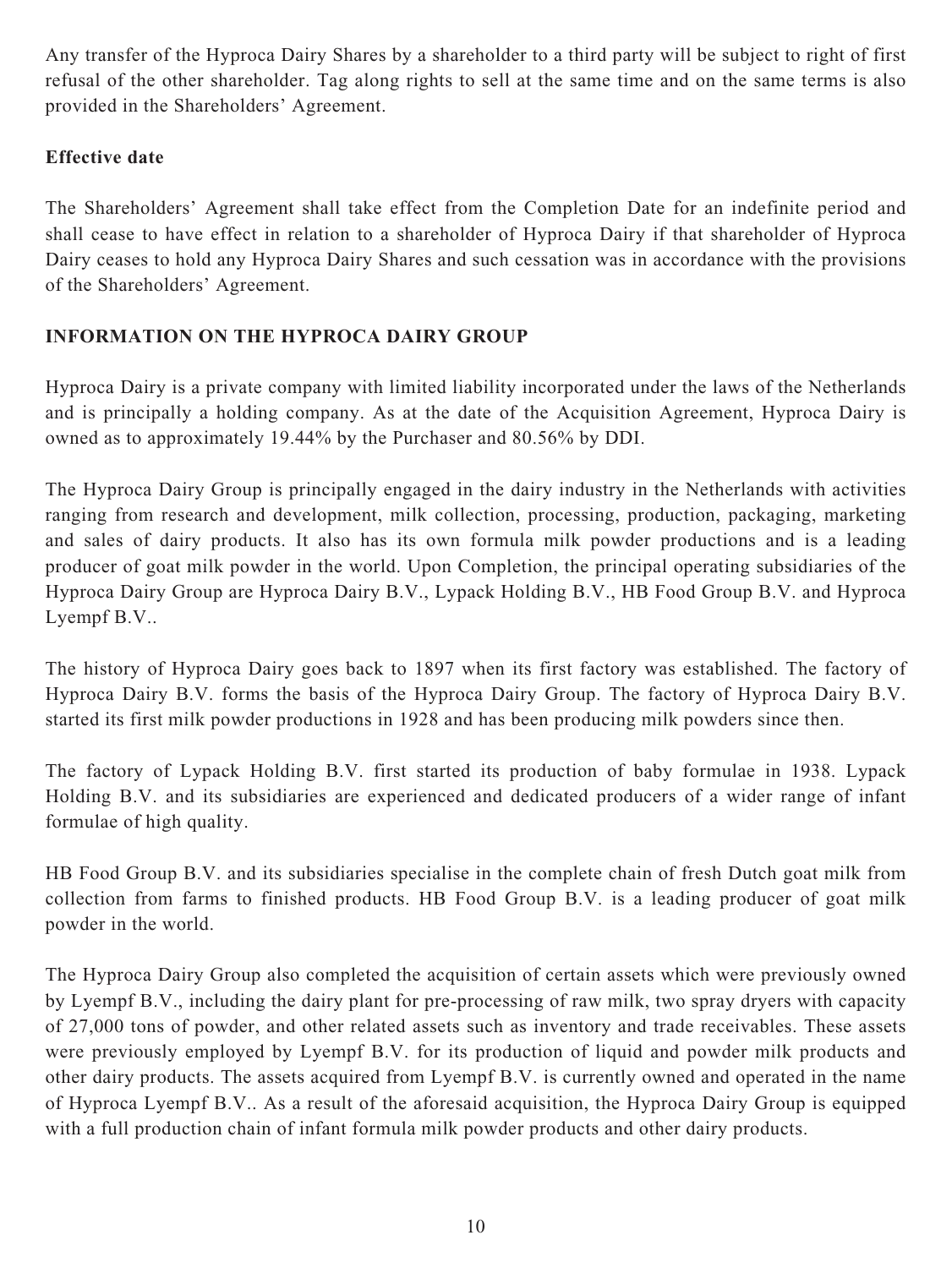Set out below is the unaudited combined financial information of the Hyproca Dairy Group for the two years ended 31 December 2009 and 2010, prepared using International Financial Reporting Standards and on an as-if basis assuming the Hyproca Dairy Group was in existence for the two years ended 31 December 2009 and 2010:

|                             | For the year ended 31 December |      |                                                             |      |
|-----------------------------|--------------------------------|------|-------------------------------------------------------------|------|
|                             | 2009                           |      | 2010                                                        |      |
|                             |                                |      | (Euro million) (HK\$ million) (Euro million) (HK\$ million) |      |
| Profit before taxation from |                                |      |                                                             |      |
| continuing operations       | 2.3                            | 25.6 | 2.1                                                         | 23.4 |
| Profit after taxation from  |                                |      |                                                             |      |
| continuing operations       | 17                             | 18.9 | 1.6                                                         | 17.8 |

As at 31 December 2010, the unaudited combined equity attributable to owners of Hyproca Dairy amounted to approximately Euro 6.0 million (equivalent to approximately HK\$66.8 million).

### **REASONS FOR THE ACQUISITION**

The Group is principally engaged in the production, marketing and distribution of high-end and premium paediatric nutrition products in the PRC.

It is the Company's business strategy to invest in or acquire upstream milk powder related assets and operations, including investments in overseas cattle farms and/or milk powder producers in order to broaden the Group's milk powder supply sources to diversify the Group's risk in this aspect and to ensure a stable supply of milk powder to cope with the business growth. As announced by the Company on 29 March 2011, the Company, DDI and Hyproca Dairy entered into a letter of intent on 29 March 2011 for the Share Purchase and the Subscription. As further announced by the Company on 13 June 2011, the Company entered into an agreement with DDI, the DDI Shareholders and Hyproca Dairy and advanced the Prepayment to DDI to fund the acquisition of the assets of Lyempf B.V. as mentioned in the paragraph headed "Information on the Hyproca Dairy Group" above in this announcement. On 30 June 2011, the Purchasers subscribed for the Subscription Shares and the Group secured an equity interest in Hyproca Dairy, details of which are disclosed in the Announcement.

After completion of the Subscription, the Company has continued its negotiations with DDI with a view to acquiring a controlling stake in Hyproca Dairy. Given the potential synergies among the businesses of the Group and those of the Hyproca Dairy Group, the Company considers that the Acquisition is in the long-term interests of the Group. The Directors are therefore of the view that the terms of the Acquisition Agreement are fair and reasonable and in the interests of the Shareholders as a whole. Upon Completion, Hyproca Dairy will be accounted for as an indirect no wholly-owned subsidiary of the Company and its financial results will be consolidated in the financial statements of the Company.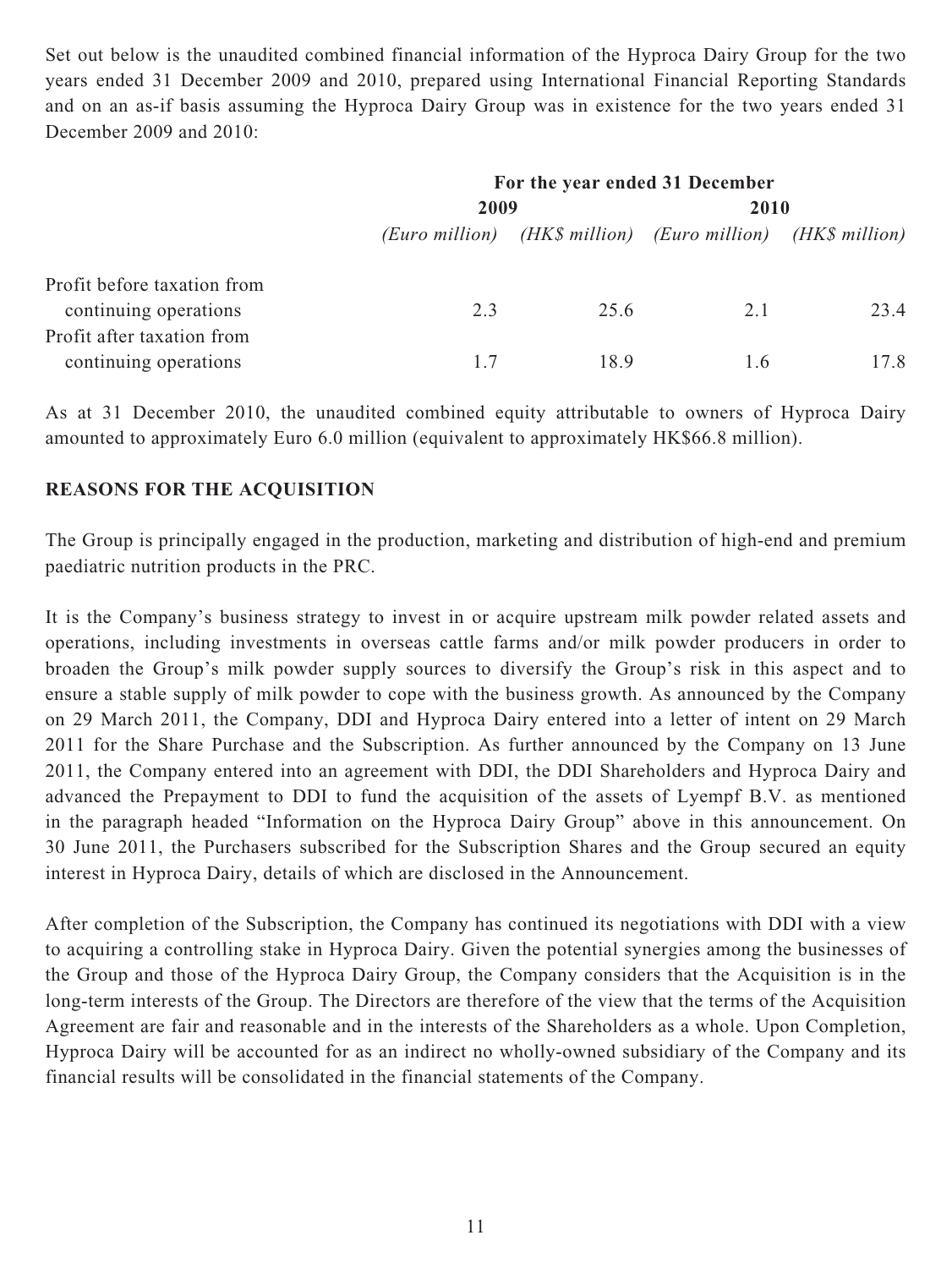#### **SHAREHOLDING STRUCTURE OF THE COMPANY**

Set out below is the shareholding structure of the Company (i) as at the date of this announcement; and (ii) immediately after the allotment and issue of the Consideration Shares, assuming there is no other changes in the shareholding structure of the Company after the date hereof:

|                                     |                                        |            | Immediately after the                                     |            |
|-------------------------------------|----------------------------------------|------------|-----------------------------------------------------------|------------|
|                                     | As at the date of this<br>announcement |            | allotment and issue of the<br><b>Consideration Shares</b> |            |
|                                     |                                        |            |                                                           |            |
|                                     | No. of Shares                          | % to total | No. of Shares                                             | % to total |
| All Harmony International Limited   |                                        |            |                                                           |            |
| (Note 1)                            | 107,000,000                            | 10.84      | 107,000,000                                               | 10.72      |
| Brave Leader Limited (Note 2)       | 214,646,000                            | 21.74      | 214,646,000                                               | 21.50      |
| Silver Castle International Limited |                                        |            |                                                           |            |
| (Note 3)                            | 60,000,000                             | 6.08       | 60,000,000                                                | 6.01       |
| Ausnutria Holding Co. Ltd (Note 4)  | 200,000,000                            | 20.26      | 200,000,000                                               | 20.04      |
|                                     | 581,646,000                            | 58.92      | 581,646,000                                               | 58.27      |
| <b>DDI</b>                          |                                        |            | 11,000,000                                                | 1.10       |
| Other public Shareholders           | 405,514,000                            | 41.08      | 405,514,000                                               | 40.63      |
|                                     | 987,160,000                            | 100.00     | 998,160,000                                               | 100.00     |
|                                     |                                        |            |                                                           |            |

#### *Notes:*

- 1. All Harmony International Limited is owned as to 49.22% by Mr. Chen Yuanrong (an executive Director) and 20 former and present employees of the Group.
- 2. Brave Leader Limited is owned as to 59.57% by Mr. Wu Yueshi ("Mr. Wu", an executive Director), 30.67% by Ms. Wu Xing Xing ("Ms. X Wu", the elder sister of Mr. Wu) and 9.76% by Mr. Yan Weibin ("Mr. Yan", an executive Director).
- 3. Silver Castle International Limited is owned as to 59.57% by Mr. Wu, 30.67% by Ms. X Wu and 9.76% by Mr. Yan.
- 4. Ausnutria Holding Co. Ltd. is owned as to 60% by Mr. Wu, 30% by Mr. Yan and 10% by Ms. Xiong Fanyi (the spouse of Mr. Wu).

#### **LISTING RULES IMPLICATION**

The Share Purchase, on its own or when aggregated with the Subscription, constitutes a major transaction of the Company under Chapter 14 of the Listing Rules. The Acquisition Agreement and the transactions contemplated thereunder are therefore subject to the approval by the Shareholders at the EGM by way of poll.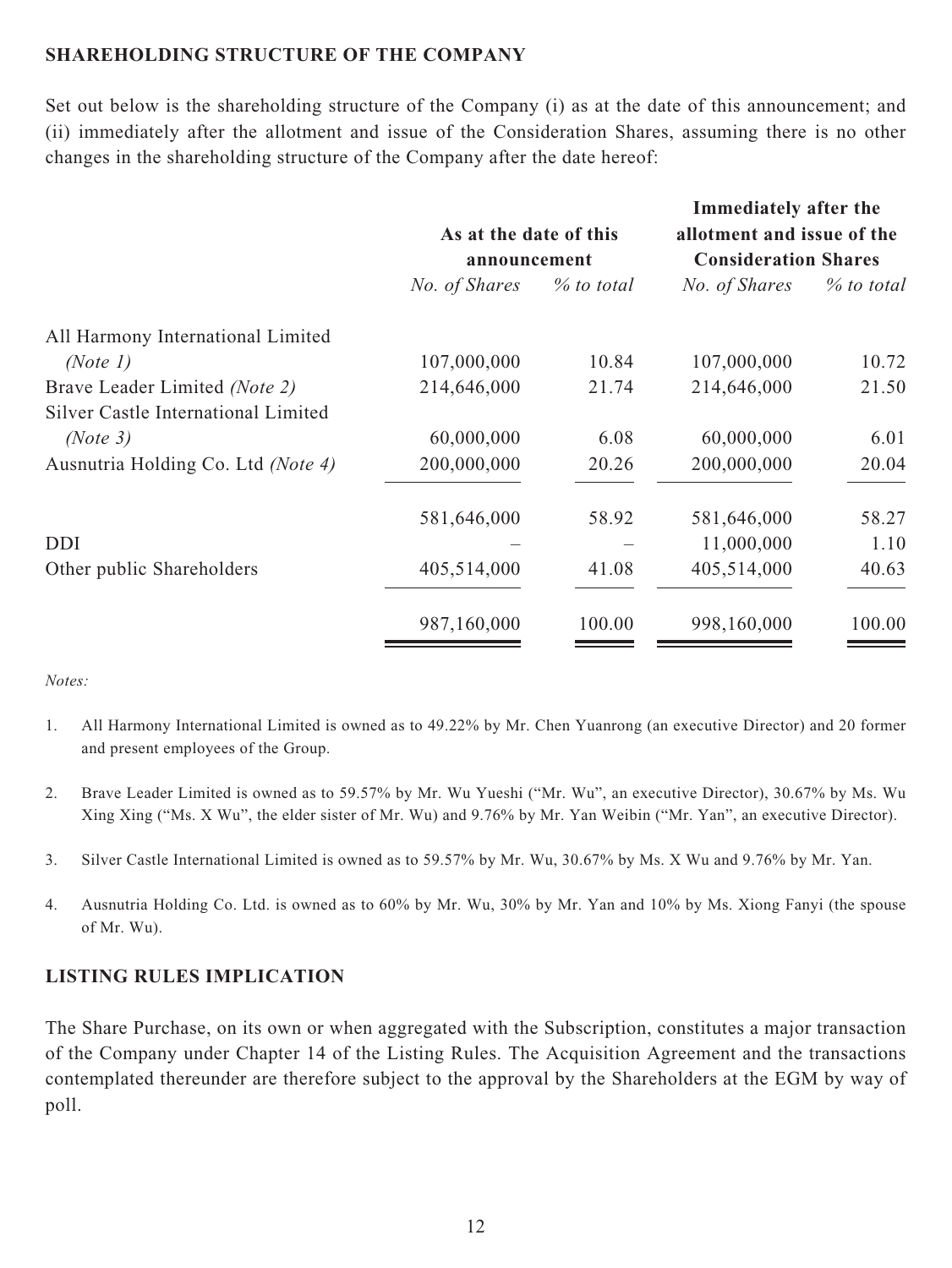### **GENERAL**

To the best of the Director's knowledge, information and belief having made all reasonable enquiries, as at the date of this announcement, DDI, the DDI Shareholders, Hyproca Dairy and their respective associates (as defined under the Listing Rules) do not hold any Shares and no Shareholder is required to abstain from voting in respect of the Share Purchase at the EGM.

A circular containing, among other things, (i) details of the Acquisition Agreement; (ii) the financial and other information of the Group and the Hyproca Dairy Group; and (iii) the notice convening the EGM will be despatched by the Company to the Shareholders. As additional time is required to prepare the information to be included in the circular including but not limited to the accountants' report on the Hyproca Dairy Group, the circular is expected to be despatched to the Shareholders on or before 30 September 2011.

Trading of the Shares on the Stock Exchange has been suspended with effect from 9:00 a.m. on 20 July 2011 pending the release of this announcement. An application has been made by the Company to the Stock Exchange for the resumption of trading of the Shares with effect from 9:00 a.m. on 21 July 2011.

### **DEFINITIONS**

Unless the context otherwise requires, capitalised terms used herein shall have the following meanings:

| "Acquisition Agreement" | the acquisition agreement dated 19 July 2011 and entered into among DDI,<br>the DDI Shareholders, the Purchaser, the Company and Hyproca Dairy in<br>relation to the Share Purchase                                                                         |
|-------------------------|-------------------------------------------------------------------------------------------------------------------------------------------------------------------------------------------------------------------------------------------------------------|
| "Affiliate"             | with respect to any party, any person (or persons acting in concert)<br>directly or indirectly (a) having control over that party; or (b) under<br>control of that party at any time during the period for which determination<br>of $Affiliate(s)$ is made |
| "Announcement"          | the announcement of the Company dated 4 July 2011 in relation to the<br>Subscription                                                                                                                                                                        |
| "Board"                 | the board of Directors                                                                                                                                                                                                                                      |
| "Business Day(s)"       | a day other than a Saturday or a Sunday on which banks are open for the<br>transaction of regular business in Amsterdam, the Netherlands, Hong<br>Kong and Beijing, the PRC                                                                                 |
| "Company"               | Ausnutria Dairy Corporation Ltd (澳優乳業股份有限公司), a company<br>incorporated in the Cayman Islands with limited liability, whose shares are<br>listed on the Main Board of the Stock Exchange (stock code: 1717)                                                 |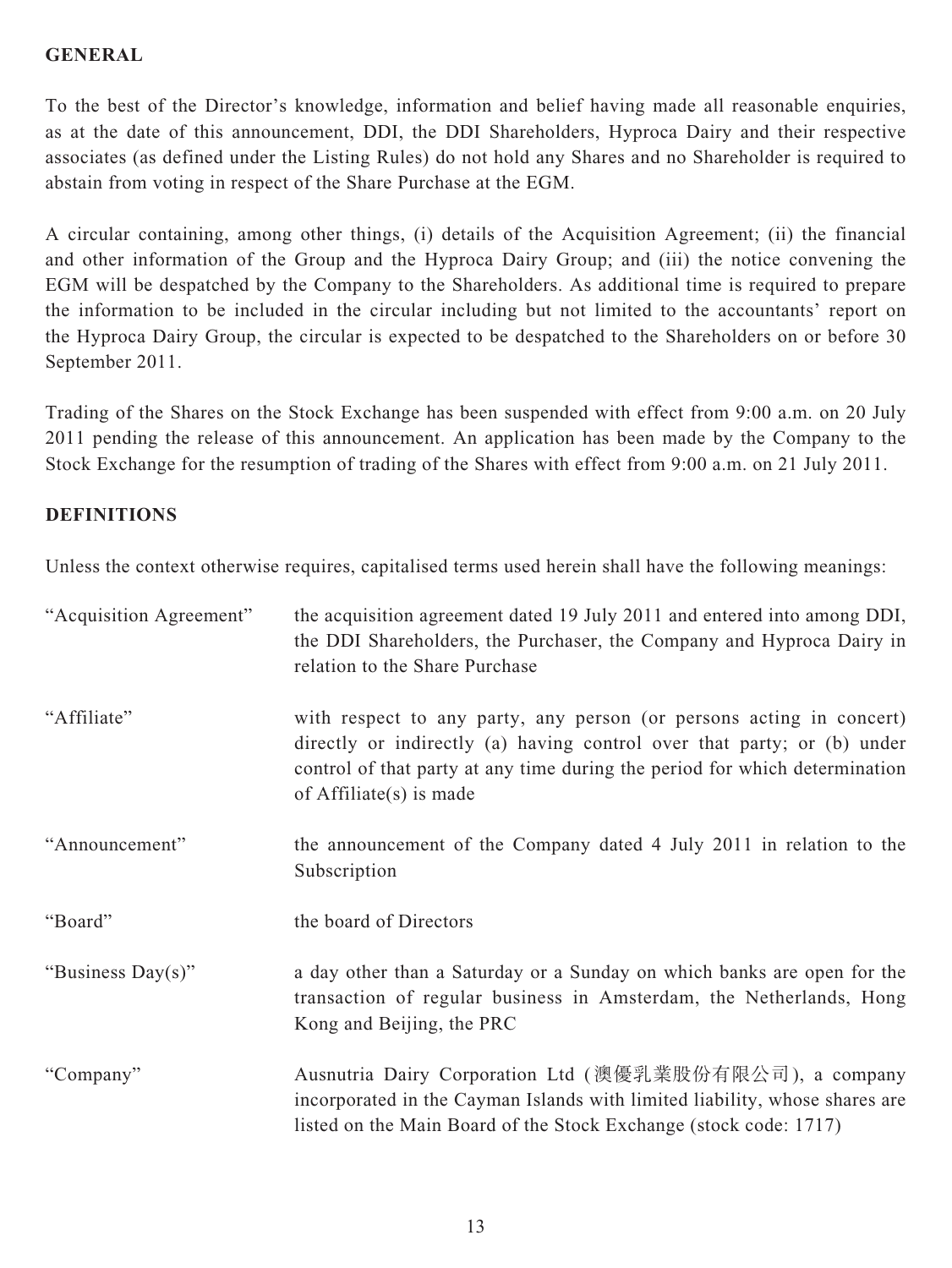| "Completion"             | completion of the Share Purchase                                                                                                                                                                                                                                                                   |
|--------------------------|----------------------------------------------------------------------------------------------------------------------------------------------------------------------------------------------------------------------------------------------------------------------------------------------------|
| "Completion Date"        | the date on which Completion takes place                                                                                                                                                                                                                                                           |
| "connected person(s)"    | has the meaning ascribed to it in the Listing Rules                                                                                                                                                                                                                                                |
| "Consideration"          | Euro 10,369,000 (equivalent to approximately HK\$115.51 million), being<br>the total consideration for the Sale Shares (subject to adjustment)                                                                                                                                                     |
| "Consideration Shares"   | $11,000,000$ new Shares to be issued by the Company to DDI pursuant to<br>the Acquisition Agreement                                                                                                                                                                                                |
| "DDI"                    | Dutch Dairy Investments B.V., a private company with limited liability<br>incorporated under the laws of the Netherlands                                                                                                                                                                           |
| "DDI Shareholders"       | collectively Participatiemaatschappij Heerenveen B.V., Manids B.V. and<br>Elbe B.V., being all the existing shareholders of DDI                                                                                                                                                                    |
| "Director(s)"            | the director(s) of the Company (including independent non-executive<br>directory(s))                                                                                                                                                                                                               |
| "EGM"                    | the extraordinary general meeting of the Company to be held to consider<br>and, if thought fit, approve, among other things, the Acquisition<br>Agreement and the transactions contemplated thereunder (including the<br>allotment and issue of the Consideration Shares)                          |
| "Euro"                   | the lawful currency of the member states of the European Union that<br>adopted the single currency in accordance with the Treaty establishing the<br>European Community (signed in Rome on 25 March 1957), as amended by<br>the Treaty on European Union (signed in Maastricht on 7 February 1992) |
| "Group"                  | the Company and its subsidiaries                                                                                                                                                                                                                                                                   |
| "HK\$"                   | Hong Kong dollars, the lawful currency of Hong Kong                                                                                                                                                                                                                                                |
| "Hong Kong"              | the Hong Kong Special Administrative Region of the PRC                                                                                                                                                                                                                                             |
| "Hyproca Dairy"          | Hyproca Dairy Group B.V., a private company with limited liability<br>incorporated under the laws of the Netherlands                                                                                                                                                                               |
| "Hyproca Dairy Group"    | Hyproca Dairy and its subsidiaries from time to time                                                                                                                                                                                                                                               |
| "Hyproca Dairy Share(s)" | ordinary shares with a nominal value of Euro 4.54 each in the capital of<br>Hyproca Dairy                                                                                                                                                                                                          |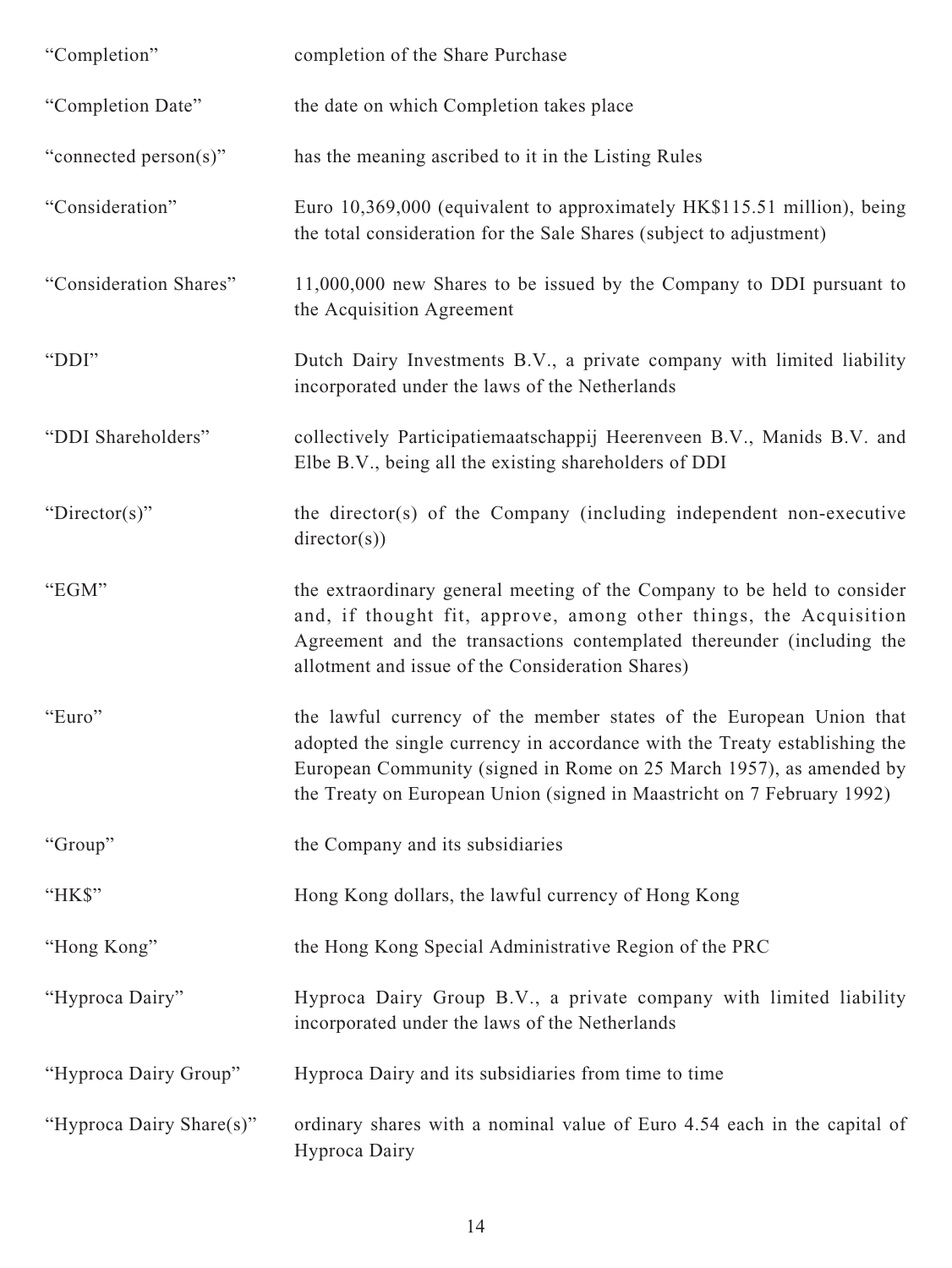| "Listing Rules"       | the Rules Governing the Listing of Securities on the Stock Exchange                                                                                                                                                                                                                                                                                                                  |
|-----------------------|--------------------------------------------------------------------------------------------------------------------------------------------------------------------------------------------------------------------------------------------------------------------------------------------------------------------------------------------------------------------------------------|
| "Long Stop Date"      | 30 June 2012, being the long stop date of the Acquisition Agreement                                                                                                                                                                                                                                                                                                                  |
| "PRC"                 | the People's Republic of China which, for the purpose of this<br>announcement, excludes Hong Kong, Macau Special Administrative<br>Region of the People's Republic of China and Taiwan                                                                                                                                                                                               |
| "Prepayment"          | the total sum of EUR7,419,000 (equivalent to approximately HK\$82.65<br>million) advanced by the Company to DDI pursuant to the terms of the<br>agreement dated 31 May 2011 entered into among the Company, DDI, the<br>DDI Shareholders and Hyproca Dairy                                                                                                                           |
| "Prohibited Area"     | the countries in which the Hyproca Dairy Group is active or is concretely<br>planning to be active as at the date of the Shareholders' Agreement                                                                                                                                                                                                                                     |
| "Purchaser"           | Ausnutria Dairy (Dutch) Coöperatief U.A., a wholly-owned subsidiary of<br>the Company incorporated under the laws of the Netherlands                                                                                                                                                                                                                                                 |
| "Restricted Activity" | the business as conducted by the Hyproca Dairy Group as at the date of the<br>Shareholders' Agreement                                                                                                                                                                                                                                                                                |
| "Restricted Period"   | (i) an initial three-year period after the Completion Date; (ii) the period<br>during which a relevant party to the Shareholders' Agreement directly<br>or indirectly holds Hyproca Dairy Shares; and (iii) thereafter a two-year<br>period from the date on which the relevant party to the Shareholders'<br>Agreement ceases to, directly or indirectly, hold Hyproca Dairy Shares |
| "RMB"                 | Renminbi, the lawful currency of the PRC                                                                                                                                                                                                                                                                                                                                             |
| "Sale Shares"         | 284,000 existing Hyproca Dairy Shares, representing approximately<br>31.56% of the existing issued share capital of Hyproca Dairy                                                                                                                                                                                                                                                    |
| "Share Purchase"      | the purchase of the Sale Shares by the Purchaser from DDI pursuant to the<br><b>Acquisition Agreement</b>                                                                                                                                                                                                                                                                            |
| "Share(s)"            | ordinary shares with par value of HK\$0.10 each in the share capital of the<br>Company                                                                                                                                                                                                                                                                                               |
| "Shareholder(s)"      | $holder(s)$ of the Share $(s)$                                                                                                                                                                                                                                                                                                                                                       |